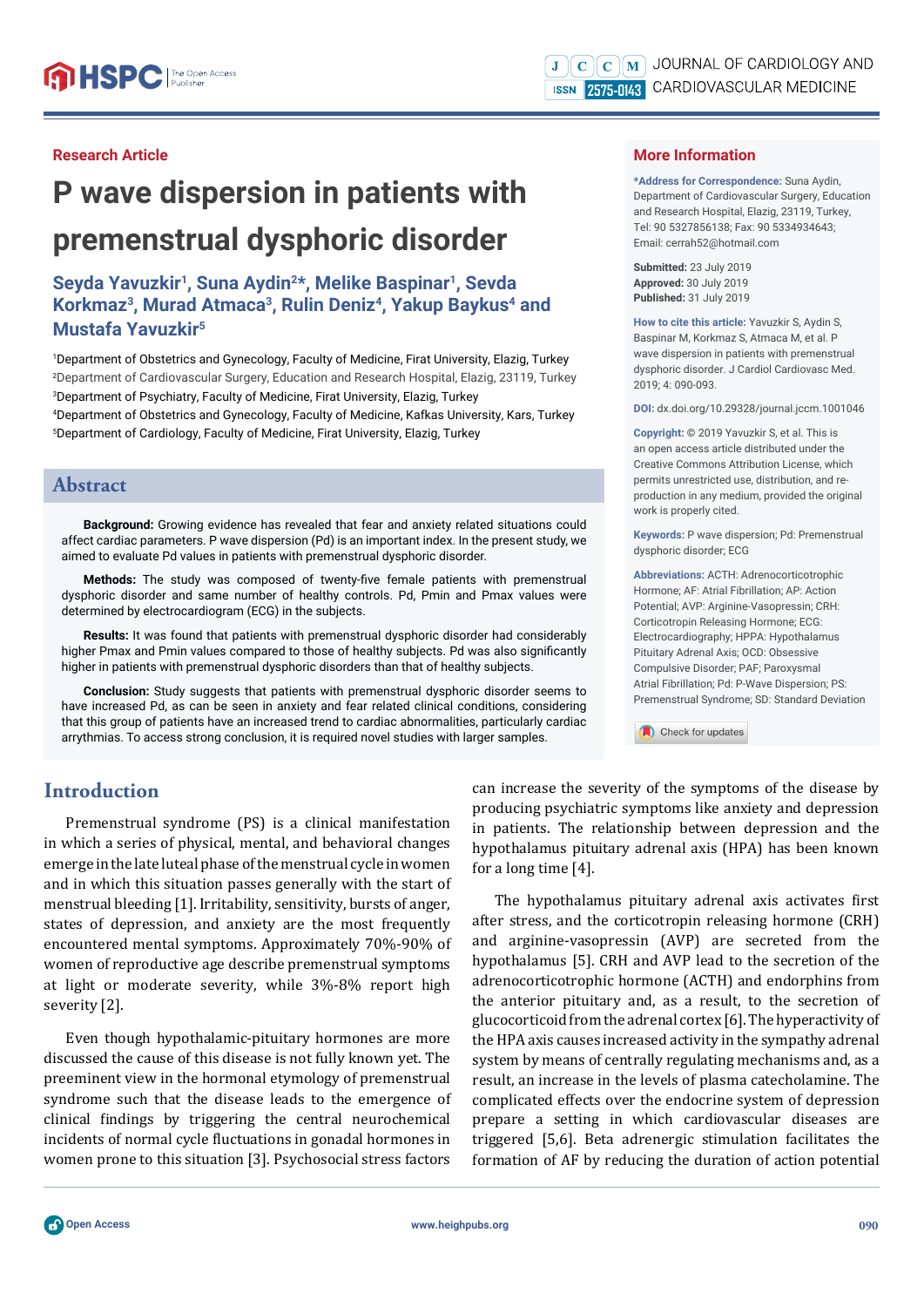

(AP) both with its direct effect over the myocardium and with its indirect effect on the heart rate or the cholinergic system [7].

Anxiety, irritability, and depression are the most frequently encountered psychiatric symptoms in premenstrual syndrome. A significant increase occurs in symptomatic activity in this patient group after a stress response triggered by behavioral and psychiatric symptoms. Increased symptomatic activity can create a risk factor for almost all cardiovascular patients, including those with arrhythmia. The most frequently seen type of arrhythmia in the cardiology literature is atrial fibrillation (AF). AF is a type of supraventricular arrhythmia that emerges if combined atrial contractions have entirely dissipated. It has been reported that the P wave dispersion is a sensitive and specific precursor to AF in various clinical circumstances and can be used as an indicator for paroxysmal atrial fibrillation (PAF) [8-10]. P wave dispersion is defined as the difference between the longest and shortest P wave recorded from different surface electrocardiogram derivations [8,9]. There are a limited number of studies that research the relationship between anxiety disorder and P-wave dispersion (Pd), accepted in the cardiology literature as an indirect indicator of AF. No study was found in which patients with PS, of whom 80% are accompanied by findings of anxiety, are compared with a healthy control group.

Our study aims to recognize the patients at risk for arrhythmia by taking electrocardiography (ECG), which is a noninvasive and inexpensive procedure in patients diagnosed with PS, and to be able to preclude the arrhythmia that may subsequently occur as a result of the consultation with cardiology. Thus, an additional aim is to be able to effectively maintain psychiatric treatments and to reduce the potential risk of arrhythmia.

# **Methods and Materials**

## **Study population**

Twenty-five patients with PS who were referred on foot to the Firat University Faculty of Medicine Hospital Maternity Clinic or are receiving inpatient treatment were included in the study. Patients were sought on the condition of not using any vasoactive or psychotropic agents, not having any kind of heart disease, and not using any alcohol or other substances. Again, patients were sought on the condition of having a resting blood pressure under 120/80 mmHg and having a left ventricular ejection fraction rate above 50%. Twenty-five individuals were included in the health control group with sociodemographic characteristics similar to the patient group. In all cases, a Sociodemographic and Clinical Data Form were prepared with consideration of the purposes of the study. The P dispersion was later calculated for all participants with a 10x lens by the cardiology doctor by taking 12-derivation ECGs. The ECGs of both groups were taken in the morning hours with an ECG device set to a speed of 50 mm/s with 12 derivations after lying down and relaxing in a quiet room for 10 minutes.

#### **Statistical analysis**

All values are shown as mean  $\pm$  standard deviation (SD), and analyzed using Student's t test. The chi-square test was used to compare categorical variables. All data were evaluated by SPSS for Windows 16.0 (SPSS/PC, 1998). Correlation analysis was performed by Spearman Rank correlations test. Differences were considered significant at  $p < 0.05$  for all these tests.

## **Results**

We did not determined any considerable differences with respect to age distribution, or other sociodemographic variables between patients with premenstrual dysphoric disorder and healthy control subjects, as can be seen in table 1. Apart from this, we did not observe any difference in regard to nutritional habits or smoking rate between groups (*p* > 0.05).

One of main finding of the study was that patients with premenstrual dysphoric disorder had considerably higher Pmax values compared to those of healthy comparisons  $(88.19 \pm 4.56 \text{ ms}$  for patients with premenstrual dysphoric disorder versus  $75.50 \pm 3.06$  ms for healthy ones,  $p < 0.001$ ). There was also a significant difference for Pmin between groups (44.71  $\pm$  2.80 ms for the patient group versus 42.00  $\pm$ 2.48 ms for control group,  $p < 0.001$ ). When measured main parameter of the study, we seen that Pd was significantly higher in patients with premenstrual dysphoric disorders than that of healthy comparisons  $(p < 0.001)$  (43.47  $\pm$  5.85 ms for patients versus  $33.50 \pm 4.26$  ms for healthy controls. No correlational relationship existed between Pmax, Pmin, or Pd, and sociodemographic variables (*p* > 0.05).

## **Discussion**

This is the first study evaluating Pd in patients with premenstrual dysphoric disorder. The main findings of the present study were: (i) patients with premenstrual dysphoric disorder had considerably higher Pmax values compared to those of healthy subjects (ii) there was also a significant difference for Pmin between groups; (iii) Pd was significantly higher in patients with premenstrual dysphoric disorders than

| Table 1: Participants characteristics and P wave dispersion, Left atrium and Ejection<br>fraction values. |                       |                     |           |
|-----------------------------------------------------------------------------------------------------------|-----------------------|---------------------|-----------|
|                                                                                                           | Patients ( $n = 25$ ) | Controls $(n = 25)$ | p value   |
| Age (range)                                                                                               | $28.76 \pm 3.95$      | $26.88 \pm 2.36$    | P > 0.05  |
| Pmax                                                                                                      | $88.19 \pm 4.56$      | $75.50 \pm 3.06$    | P < 0.001 |
| Pmin                                                                                                      | $44.71 \pm 2.80$      | $42.00 \pm 2.48$    | P < 0.01  |
| Pd                                                                                                        | $43.47 \pm 5.86$      | $33.50 \pm 4.25$    | P < 0.001 |
| LA size                                                                                                   | $38.47 \pm 5.85$      | $36.50 \pm 4.26$    | P > 0.05  |
| EF                                                                                                        | $60.22 \pm 5.27$      | $61.71 \pm 3.34$    | P > 0.05  |

Y-BOCS = Yale-Brown Obsession Compulsion Scale; F = Female; M = Male; Pd: P wave dispersion; LA: Left atrium; EF: Ejection fraction. The values are the mean ± SD. (range).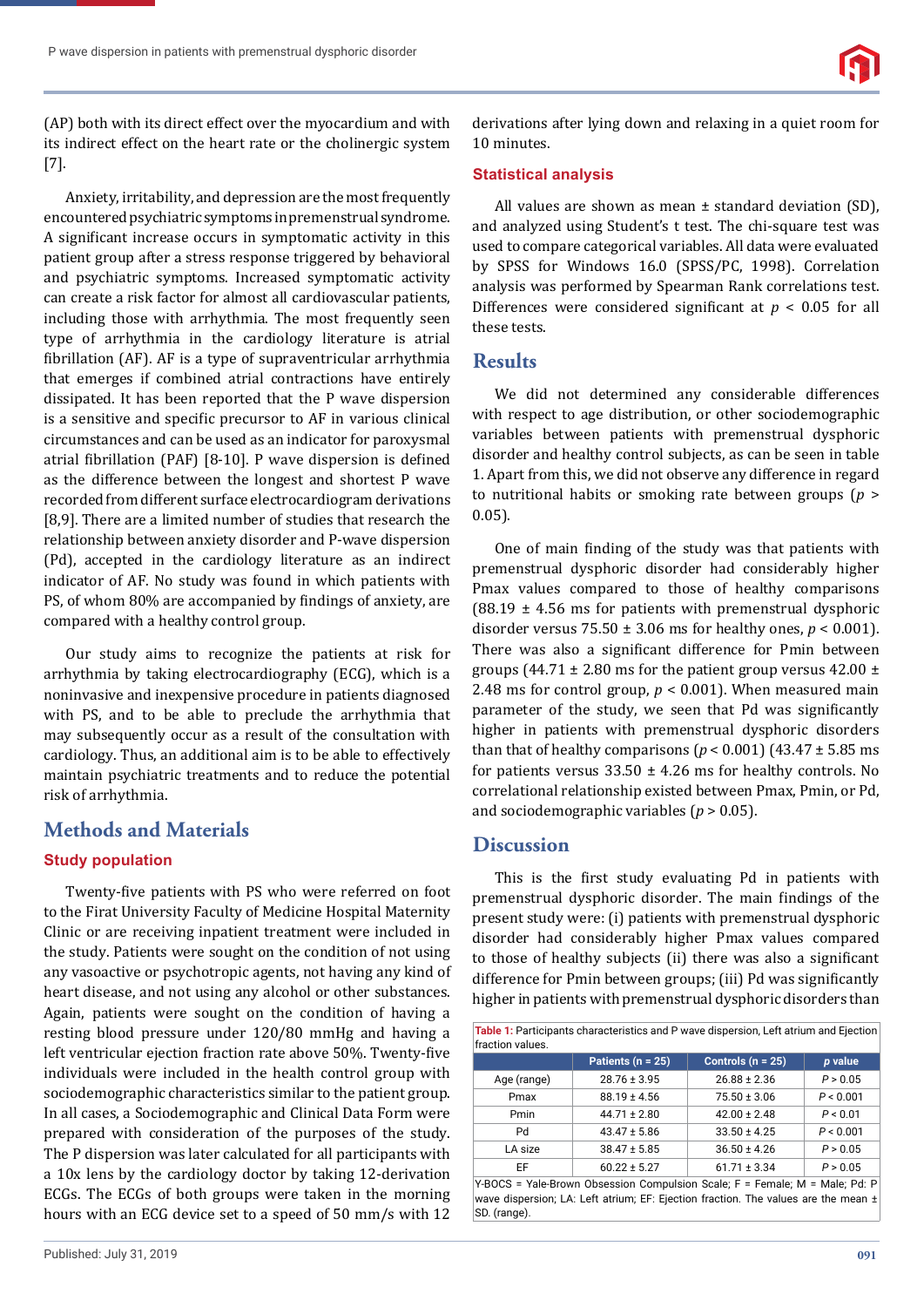that of healthy subjects ( $p < 0.001$ ). The relationship between the association between anxiety and autonomous nervous system seems to be well-established so far. However, there have not been enough studies on anxiety disorders in which cardiac parameters were evaluated. In this context, Nahshoni et al. [11] examined QT dispersion in 16 physically healthy and non-depressed outpatients with long-term social phobia and in 15 healthy controls and determined that patients with social phobia had considerably higher QT dispersion (QTd) and ratecorrected QTd values compared to that of healthy controls, and implicated that QTd values were highly correlated with the two Liebowitz Social Anxiety Scale subscores. Our study group also evaluated ECG parameters in a variety of anxiety and anxiety-related disorders. In association with this, we previously examined Pd in 30 outpatients with panic disorder and in 30 physically and mentally healthy age- and gendermatched controls and detected that both Pmax and Pmin were significantly higher than those of healthy controls and Pd was found significantly greater in the panic disorder group than the controls, as was the rate-corrected Pd [12]. In another study, we investigated a total of 25 patients with obsessivecompulsive disorder (OCD) and same number of physically and mentally healthy age- and gender-matched controls and determined that Pmax and Pd were significantly higher in patients with OCD compared to controls whereas Pmin did not differ between groups, with a finding revealing that Y-BOCS scores for the patient group was positively correlated with Pd [13]. In another study, our study group found that another anxiety and fear related clinical condition vaginismus patients had significantly higher Pd values compared to those of healthy control subjects, indicating that anxiety related situations were closely related to cardiac parameter alterations including Pd and were more sensitive to cardiac abnormalities such as arrhythmias (unpublished study). It was also examined Pd in patients with hypochondriasis [14]. It was determined patients with hypochondriasis to have significantly higher Pmax and Pmin values compared to those of healthy control subjects, and to have considerably longer corrected PD values than healthy ones, considering that hypochondriac patients might have increased risk for cardiac arrhythmias. When taking into consideration that hypochondriasis is an anxiety related condition, our present results led us to consider that premenstrual dysphoric disorder seems to be related to increase PD and indirectly increased risk for arrythmias. But, when taking into consideration that this is first and limited sampled study, longitudinal studies with larger sample are required.

When reading the present study, some important limitations should be taken into consideration. First of all, we should implicate that our sample size of the present study was small. For this reason, future studies with larger sample are required. Secondly, we only evaluated some cardiac parameters themselves. We did not examine related cardiac, hormonal, or other biochemical

variables. Third, we also did not examine the patients with premenstrual dysphoric disorder outside this period with electrocardiographic findings with transient or permanent.

Finally, we suggest that patients with premenstrual dysphoric disorder seems to have increased Pd, as can be seen in anxiety and fear related clinical conditions, considering that this group of patients have an increased trend to cardiac abnormalities, particularly cardiac arrythmias. To access strong conclusion, it is required novel studies with larger sample.

## **Acknowledgement**

We authors deeply want to thank Prof. Dr. Suleyman AYDIN from the Department of Medical Biochemistry at Firat University, Elazig, who help us by revising the manuscript to improve the readability (Table) and understandability for the judgement of scientific value.

#### **References**

- 1. Pearlstein T, Stone BA. Premenstrual syndrome. Psychiatr Clin North Am. 1998; 21: 577-590. **PubMed:** https://www.ncbi.nlm.nih.gov/pubmed/9774797
- 2. Herzog AG, Smithson SD, Fowler KM, Krishnamurthy KB, Sundstrom D, et al. Premenstrual dysphoric disorder in women with epilepsy: relationships to potential epileptic, antiepileptic drug, and reproductive endocrine factors. Epilepsy Behav. 2011; 21: 391-396. **PubMed:** https://www.ncbi.nlm.nih.gov/pubmed/21724471
- 3. Emans SJ, Laufer MR, Goldstein DP. Premenstrual syndrome. Pediatric and Adolescent Gynecology, 5th ed. Philadelphia, PA: Lippincott-Raven Inc. 2005.
- 4. Frasure-Smith N, Lesperance F, Talajic M. Depression following myocardial infarction. Impact on 6-month survival. JAMA. 1993; 270: 1819-1825. **PubMed:** https://www.ncbi.nlm.nih.gov/pubmed/8411525
- 5. Herman JP, McKlveen JM, Ghosal S, Kopp B, Wulsin A, et al. Regulation of the hypothalamic-pituitary-adrenocortical stress response. Simple electrocardiographic markers for the prediction of paroxysmal idiopathic atrial fibrillation. Compr Physiol. 2016; 6: 603-621. **PubMed:** https://www.ncbi.nlm.nih.gov/pubmed/27065163
- 6. Whirledge S, Cidlowski JA. A Role for Glucocorticoids in Stress-Impaired Reproduction: Beyond the Hypothalamus and Pituitary. Endocrinology. 2013; 154: 4450-4468. **PubMed:** https://www.ncbi.nlm.nih.gov/pubmed/24064362
- 7. Remme WJ. The sympathetic nervous system and ischaemic heart disease. Eur Heart J. 1998; 19: F62-F71. **PubMed:** https://www.ncbi.nlm.nih.gov/pubmed/9651738
- 8. Podrd PJ, Kowey PR Cardiac Arrhythmia, Mechanisms, Diagnosis& Management. 2nd ed. Philadelphia, PA: Lippincott Williams & Wilkins. 2001.
- 9. Dilaveris PE, Gialafos EJ, Sideris SK, Theopistou AM, Andrikopoulos GK, et al. Simple electrocardiographic markers for the prediction of paroxysmal idiopathic atrial fibrillation. Am Heart J. 1998: 135: 733-738. **PubMed:** https://www.ncbi.nlm.nih.gov/pubmed/9588401
- 10. Dilaveris PE, Gialafos JE. P-wave duration and dispersion analysis: methodological considerations. Circulation. 2001; 103: E111. **PubMed:** https://www.ncbi.nlm.nih.gov/pubmed/11382743